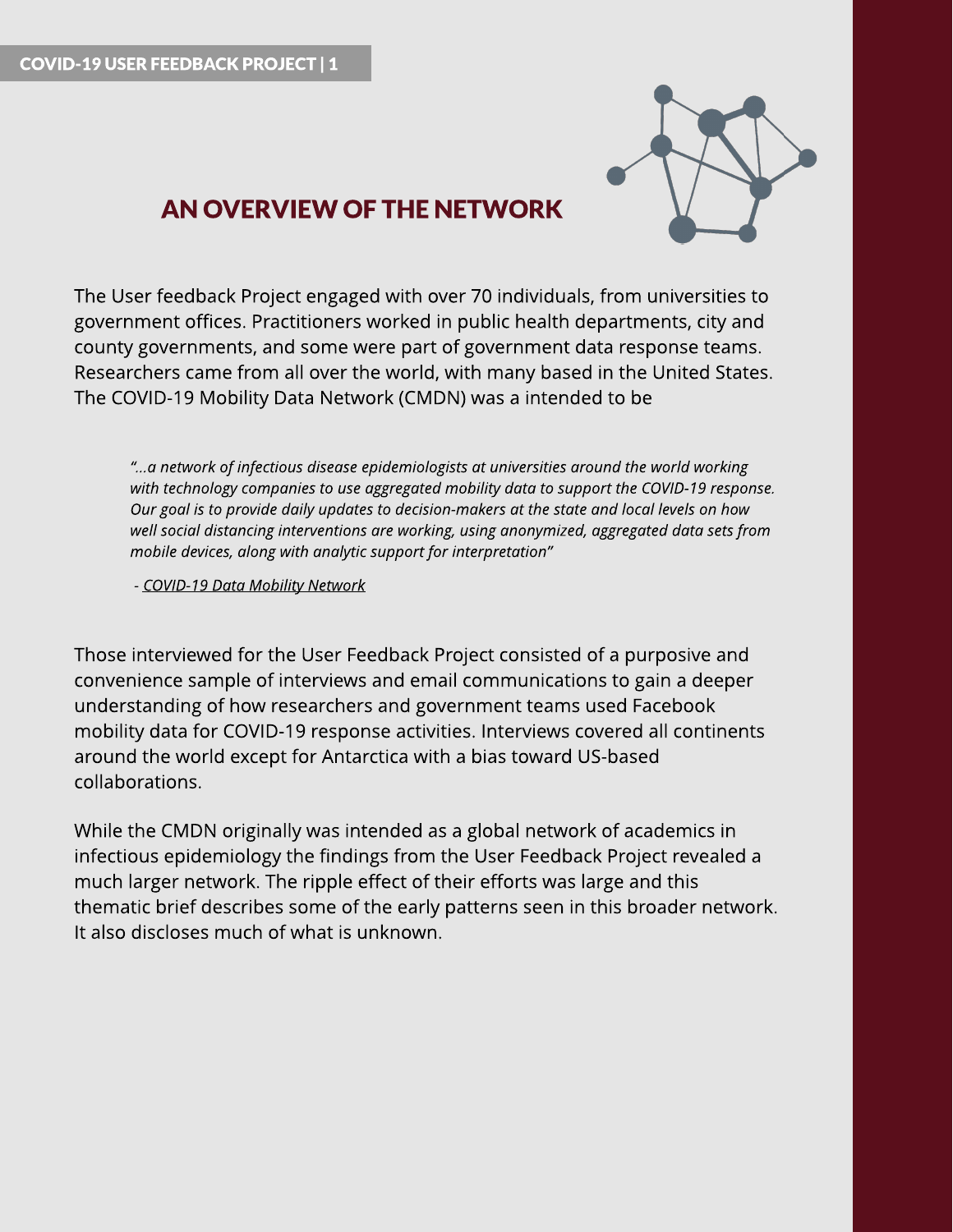## CMDN NETWORK CHARACTERISTICS

Network collaborations vary greatly and a description of research and disaster networks are outside the scope of this short brief. Nonetheless, the CMDN embodied many network principles and fundamentals described by the [Stanford](https://ssir.org/articles/entry/five_steps_to_building_an_effective_impact_network) [Social](https://ssir.org/articles/entry/five_steps_to_building_an_effective_impact_network) [Innovation](https://ssir.org/articles/entry/five_steps_to_building_an_effective_impact_network) [Review.](https://ssir.org/articles/entry/five_steps_to_building_an_effective_impact_network)

| <b>Four Network Principles</b> | <b>Fundamental Process</b> |
|--------------------------------|----------------------------|
| Trust, not control             | Clarify purpose            |
| Humility, not brand            | Convene the right people   |
| Node, not hub                  | Cultivate trust            |
| Mission, not organization      | Coordinate actions         |
|                                | Collaborate generously     |

**Stanford Social Innovation Review**

Network members supported city governments, governors offices, and emergency operational centers (EOCs). They also supported public health offices and multinational organizations such as the European Commission. There was a common commitment to leverage academic and data science with a focus on transforming the analyses for the practical use of public health and policy makers in COVID-19 response activities.

The response environment varied widely among practitioners, but with a common mission. Public health teams in New York City (NYC) faced a peak in cases and deaths March-April 2020, while other teams, such as those in East Asia worked with much smaller caseloads.

Trust was apparent throughout the Network and there was a collective commitment among participants to use anonymized data, and agree to Facebook's Data Use Agreement and the Network Data Use Policy. Among researchers, the Network was able to coordinate actions in a distributed manner. Weekly network calls were opt-in and researchers convened during these virtual calls to share their ways of working, often posing challenges that other members of the groups would help with sharing ideas for potential solutions.

**?Acollaborative network is a network consistingof a variety of entities(e.g., organizationsand people) that are largely autonomous, geographically distributed, and heterogeneousin termsof their operating environment, culture, social capital and goals, but that collaborate to better achieve common or compatible goals, and whose** interactions are **supported by computer networks.?**

**- [Wikipedia](https://en.wikipedia.org/wiki/Collaborative_network#cite_note-2)**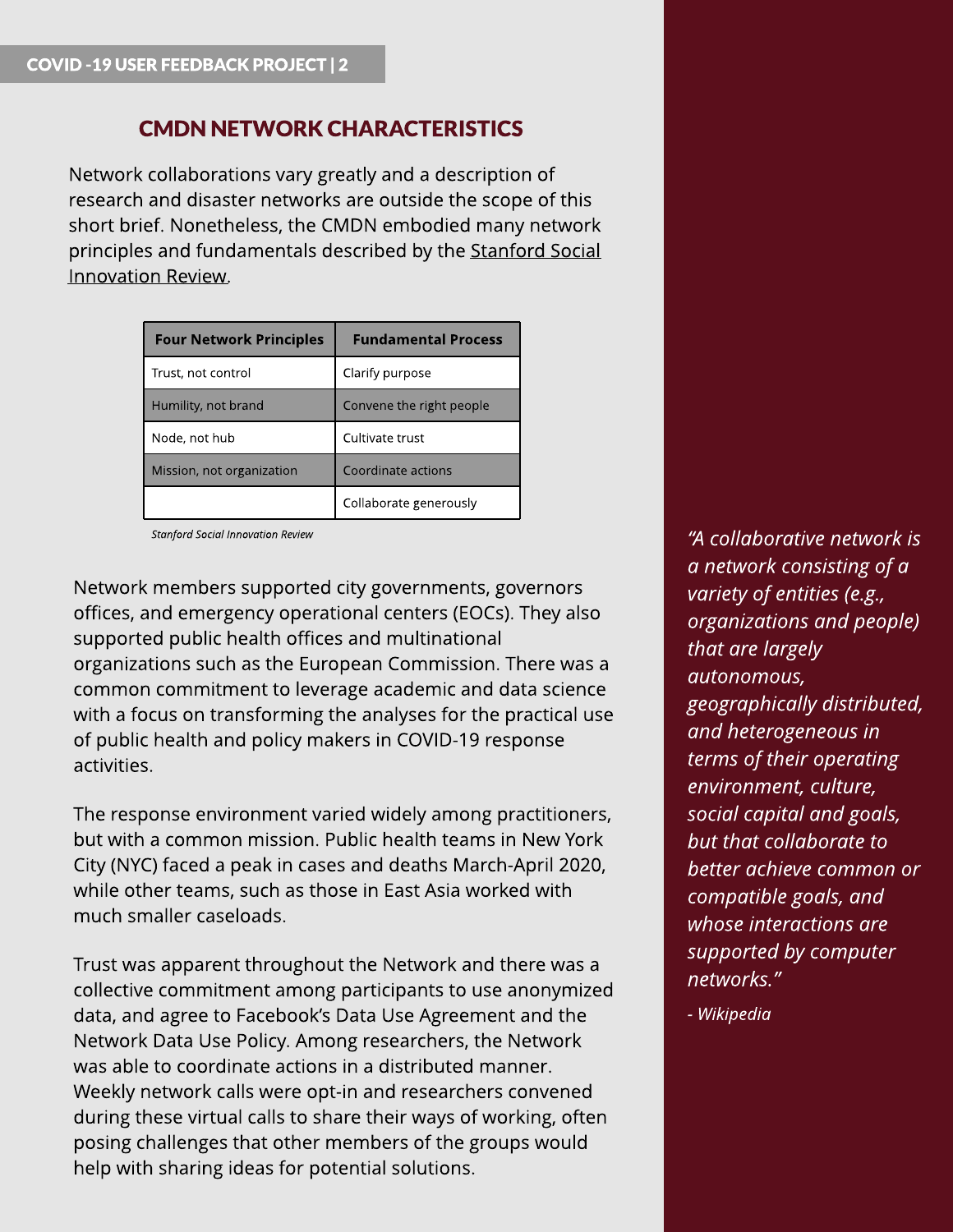#### WHAT THE NETWORK LOOKED LIKE FROM THE USER FEEDBACK PROJECT

While the Network is described as a "network of infectious disease epidemiologists at universities around the world", the people involved were much more diverse than this initial intended group. Collaborators in government offices were emergency managers, data fellows, chief technology officers, analysts from consultancy groups, and even volunteers supporting data teams in government offices. Researchers who collaborated with practitioners were largely epidemiologists from universities, but also included professors of ecology, engineering, and urban planning. It was remarkable to observe 150+ individuals from academic and research organizations engage with the Network, and a smaller proportion of them work to analyze data with practitioners. The Network asked participants to commit to applying research to practice and this was expressed regularly by the CMDN coordinators during weekly network calls with researchers, and this view was echoed in the interviews during this project.

There was neither a prescriptive process nor a set of requirements of how to engage and act within the network. Each group took the journey of transformation and translation based upon their regional or local context in the constantly changing pandemic environment, which has yet to abate.

### PRE-EXISTING RELATIONSHIPS AS A **CATALYZER FOR THE CMDN NETWORK**

Connections appeared to drive the majority of engagement from researchers in the Network. It appeared to be Caroline Buckee?s worldwide connections which catalyzed the global engagement. There was also a network of graduate students and post-doctoral researchers that helped jumpstart much of the collaborations in the United States. The [Facebook](https://dataforgood.fb.com/) [Data](https://dataforgood.fb.com/) [for](https://dataforgood.fb.com/) [Good](https://dataforgood.fb.com/) group, led by Laura McGorman, also brought researchers and a data analyst to the CMDN. A few groups from India who had previously worked with Facebook Data for Good also joined the network.



54 **practitioners** or **researcher perspectives**

29 **collaboration teams**

16 **global locations**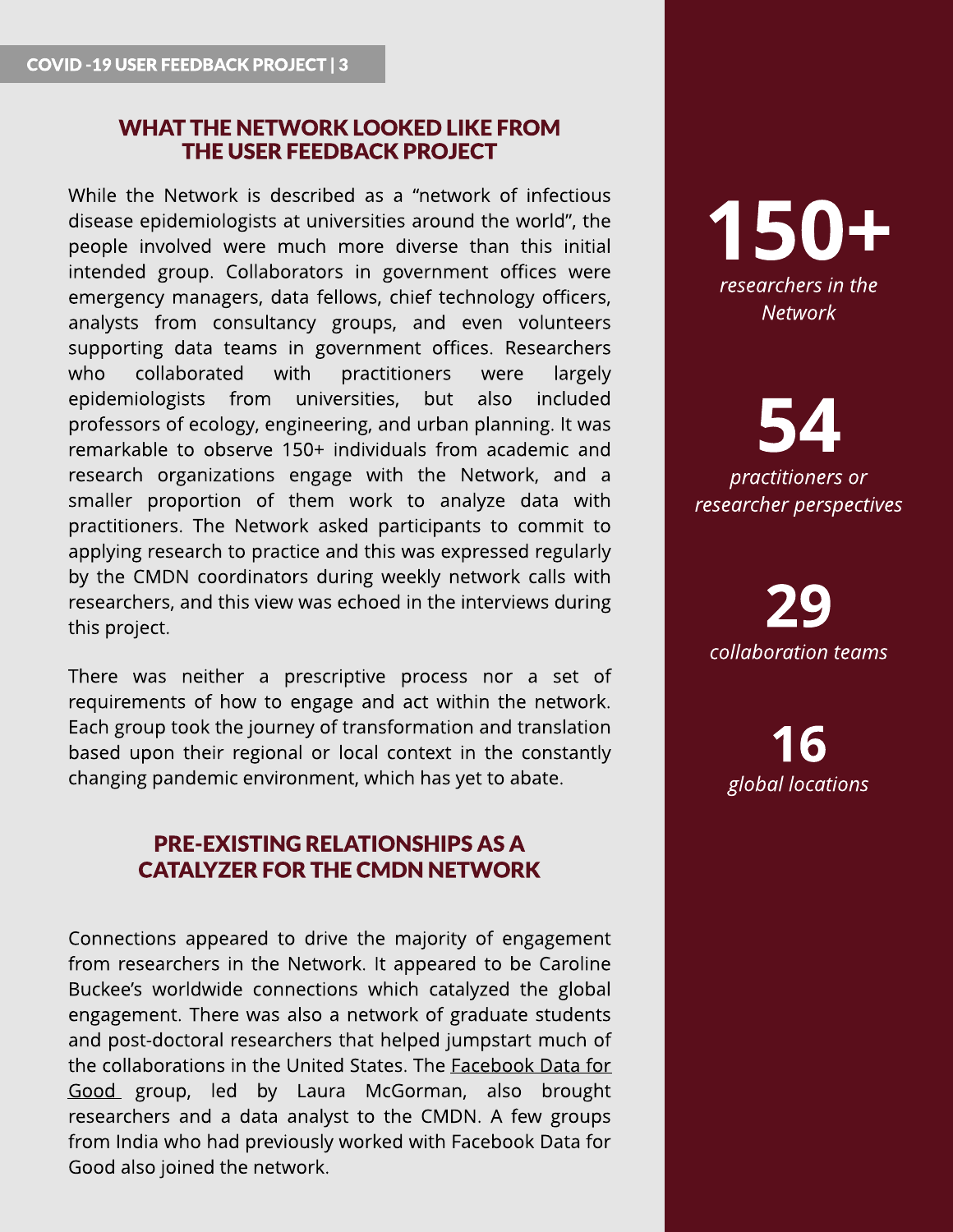**Practitioners, specifically the userswho worked with researchers in government offices, were considered a major part of the Network asthey played the essential role** of transforming data **into practice.**

**Interviews with practitioners revealed that many were not familiar with the Network asa named entity but more familiar with the individual researchers that they interacted with.**

#### PRACTITIONERS AS KEY CONTRIBUTORS

Practitioners, specifically the users who worked with researchers in government offices, were considered a major part of the Network as they played the essential role of transforming data into practice. (see Appendix 1 Network map) While the intention was to collaborate primarily with government public health offices and a broader group of policy-makers, those who were interviewed described collaborations with a broader group of practitioners. For example, researchers in both the United Kingdom and in Spain were building collaborations with the United Kingdom Office for National Statistics, and Department of Transportation in their respective countries, rather than with Ministries of Health or other health focused government offices.

The collaborations in the state of Massachusetts and Arapahoe County in Colorado were with the governor and the county emergency operations manager respectively. The collaborations in British Columbia and other countries in Southeast Asia were with public health entities at the national and provincial levels, both stemming from prior relationships with government groups prior to the pandemic.

Interviews with practitioners revealed that many were not familiar with the Network as a named entity but more familiar with the individual researchers that they interacted with. This limited knowledge about the CMDN may be due to the lack of a central convening mechanism for the practitioners in this network, although one existed for the researchers. In addition, it was not apparent during interviews that practitioners were familiar with other government offices who were also using Facebook mobility data. This is different from many online distributed informal knowledge sharing groups in disasters and humanitarian sectors. Practitioner interviewees rarely, if ever, mentioned another team in the Network at the practitioner level. Nonetheless, a few practitioners expressed interest in knowing what other groups were doing with mobility data.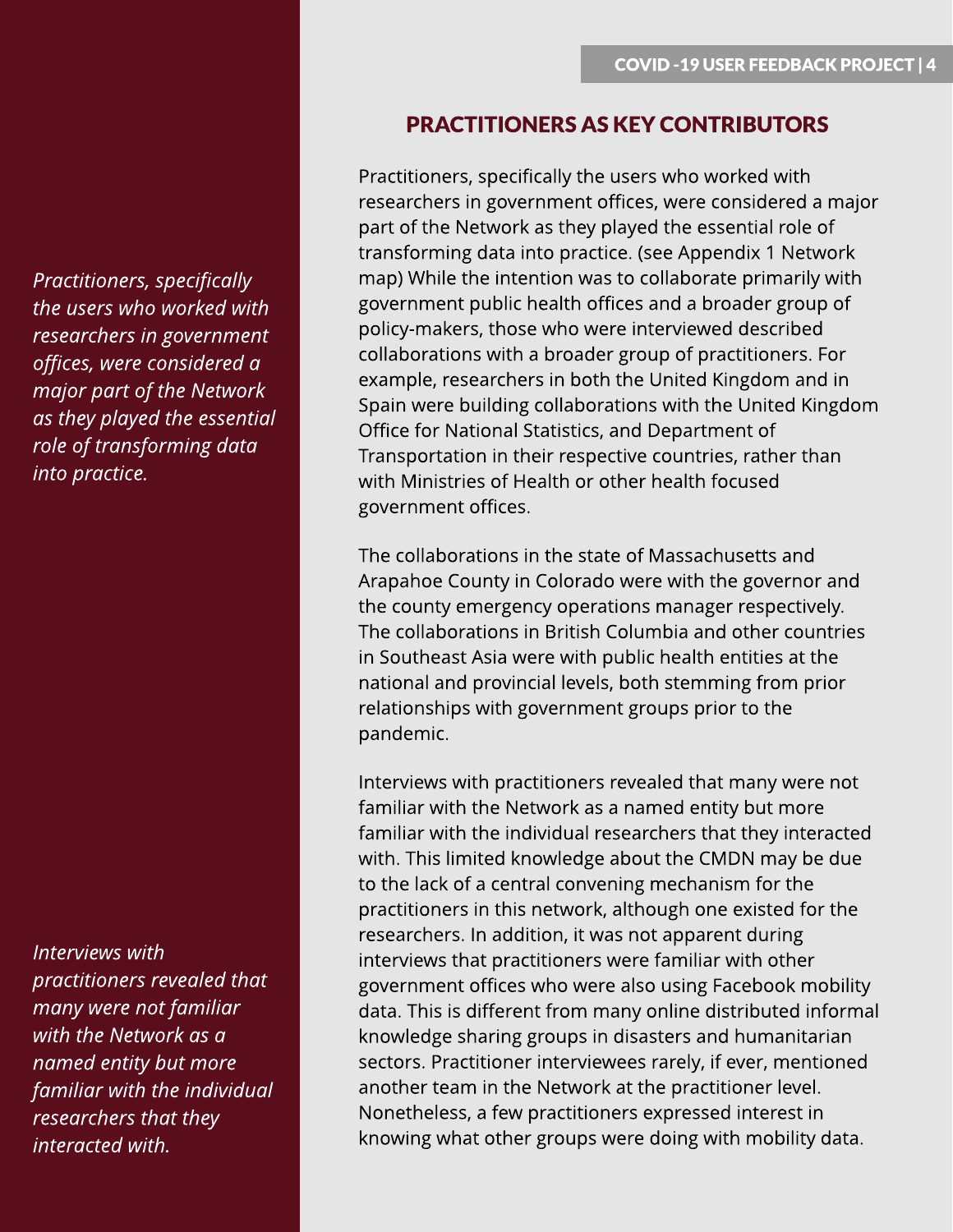### AN UNEVEN KNOWLEDGESHARINGENVIRONMENT

The knowledge sharing environment was rich with opportunities for researchers to learn from one another, with GitHub repositories, weekly network calls, and templates for analyzing mobility data. Some researchers who lived in non-US and non-European time zones found it difficult to join the network calls and felt that this limited their engagement. Nonetheless, many researchers found the network structure valuable, and many wished they had more time to connect with others in the Network.

A knowledge sharing environment for practitioners and government data teams was virtually non-existent based upon the interviews and observations during the project. Many practitioner interviewees expressed a strong interest and willingness to learn more about the data and how to best use it in their circumstances. There are opportunities in the future for the Network to expand its scope to include some of the most crucial members of the environment for which it serves. The structure, design, and engagement of a shared learning environment for this group will likely be different than a research network, as the demands, culture, and work environment are different than academia. Nonetheless, some of the challenges described in this project's briefs, such as [data](https://pub.lucidpress.com/CMDN_UserFdbck_Brief4/) [translation](https://pub.lucidpress.com/CMDN_UserFdbck_Brief4/), identifying [the](https://pub.lucidpress.com/CMDN_UserFdbck_Brief4/) [purpose](https://pub.lucidpress.com/CMDN_UserFdbck_Brief4/) [and](https://pub.lucidpress.com/CMDN_UserFdbck_Brief4/) [meaning](https://pub.lucidpress.com/CMDN_UserFdbck_Brief4/) [of](https://pub.lucidpress.com/CMDN_UserFdbck_Brief4/) [mobility](https://pub.lucidpress.com/CMDN_UserFdbck_Brief4/) [data,](https://pub.lucidpress.com/CMDN_UserFdbck_Brief4/) can all be further advanced by bringing practitioners together to share their own lessons learned. This could be done by establishing a network model where researchers and practitioners can build a knowledge sharing environment together before, during, and after disasters.

### WHAT WEDO NOT KNOW

What we do not know from this project is the relationships and connections with over 60 individuals and their related groups who were not interviewed or contacted during this project period. Therefore, generalizations are not possible from the project's early findings. What can be gleaned is the possibility that like minded people with similar skill sets and related cultures may be catalyzers for new networks with such success as this one.

**Some researcherswho lived in non-USand non-European time zones found it difficult to join the network callsand felt that this limited their engagement.**

**There** are *opportunities* in **the future for the Network to** *expand its scope to* **include some of the most crucial membersof the environment for which it serves.**